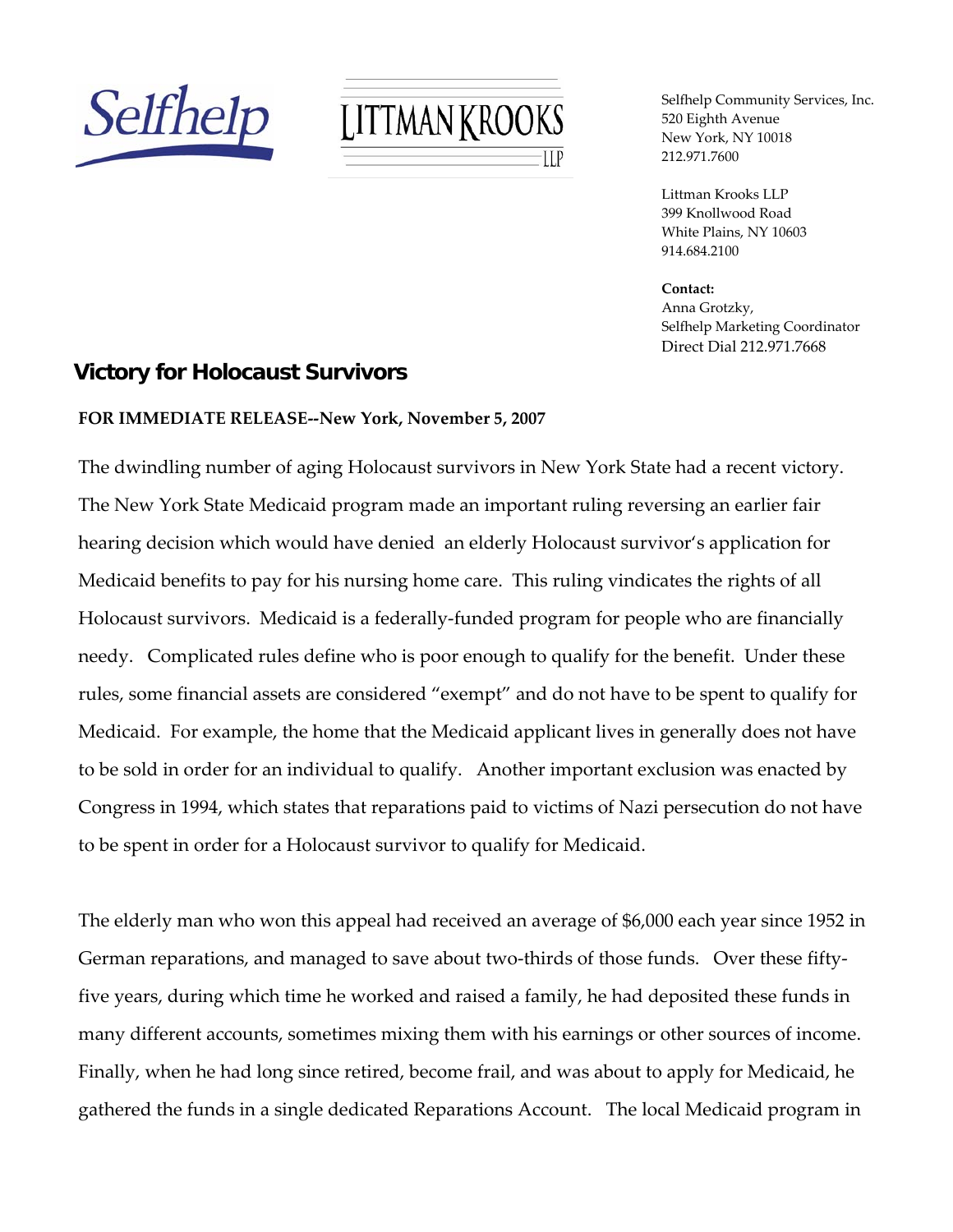Rockland County, New York insisted that he spend these funds in order to qualify for Medicaid. The county claimed that since the reparations had been deposited over the years in the same accounts with other income, he could not prove that these funds were the very reparations received from Germany. The elder law firm of Littman Krooks LLP represented this man at a hearing, at which the law firm introduced evidence of the exact amount of reparations received in each of the last 55 years, along with citation to the appropriate provisions of law showing that the Reparations funds did not have to be kept physically apart from other funds in order to be separately identifiable as exempt Reparations. Nevertheless, after the hearing, the State Medicaid program agreed with Rockland County and refused to grant Medicaid until he spent all the funds in the Reparations Account on his nursing home care.

The law firm then contacted the Evelyn Frank Legal Resources Program at Selfhelp Community Services, Inc., which took a special interest in this case, having been founded in 1936 to help the waves of émigrés from Nazi Germany find employment, housing, and a meaningful new life. Today Selfhelp cares for a greater number of Holocaust survivors than any other organization in North America. As this frail population continues to age into their 70's, 80's and beyond, their needs are more pressing than ever. Selfhelp's continuing commitment is to be the "last remaining relative" to any survivor of Nazi persecution who asks for its assistance.

Together with the assistance of Littman Krooks LLP, Selfhelp appealed to the State Medicaid program for a review of the initial fair hearing determination. The State Medicaid program, having heard the arguments on appeal, agreed to reverse its own hearing decision, and agreed that the funds in the Reparations Account were excluded and did not have to be spent before Medicaid would pay for this man's nursing home care. The State's decision found that it was sufficient that this man could document each and every monthly payment he had received from Germany over 55 years – he did not also have to prove which account he deposited these payments in over all of these years. By this decision, the State has relieved aging Holocaust